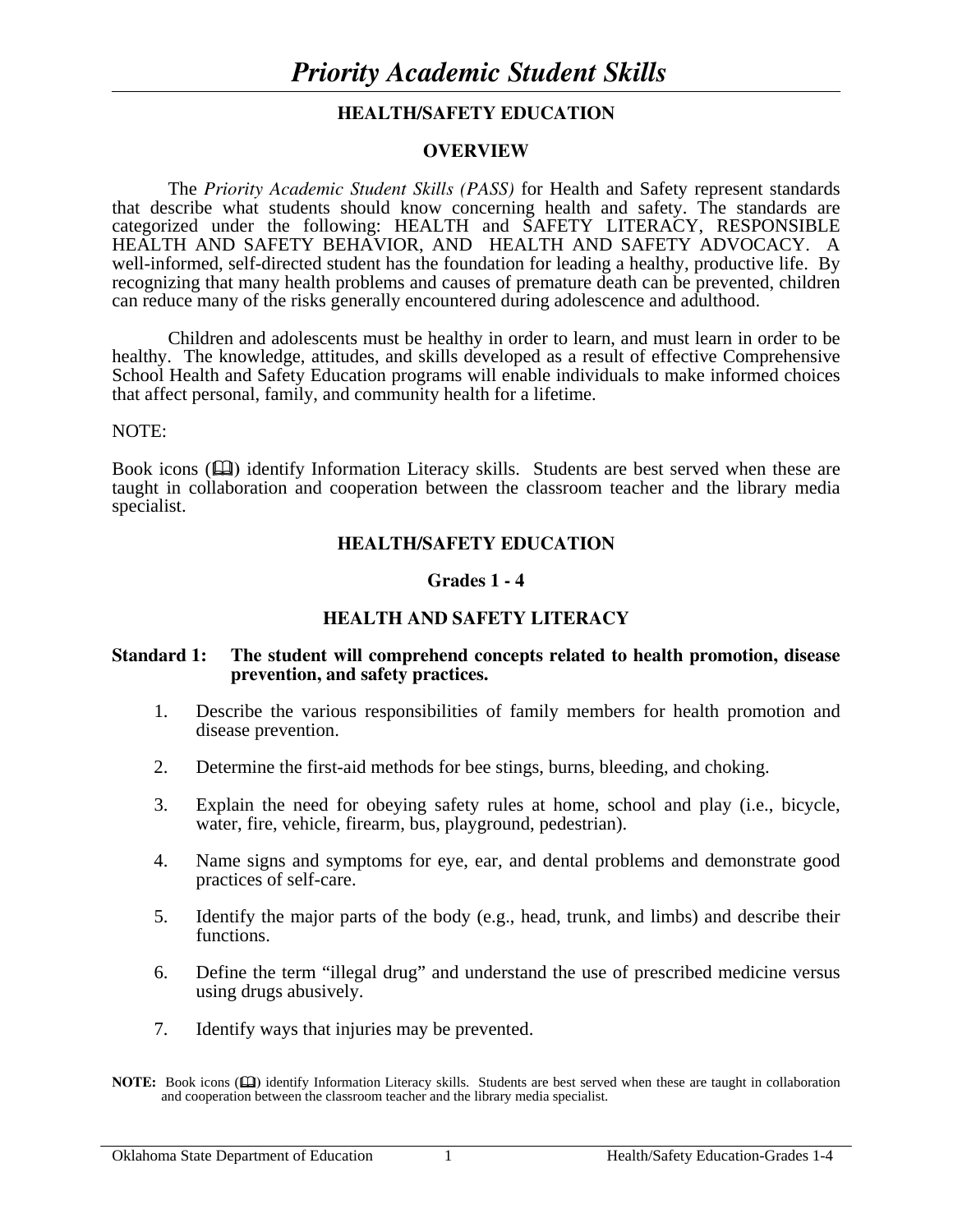- 8. Examine the relationship between physical and emotional health.
- 9. Analyze how the family influences personal health and safety.
- 10. Identify common health problems of children and adolescence.
- 11. Identify the basic structure and functions of the human body systems.

## **Standard 2: The student will demonstrate the ability to access accurate health and safety information.**

- 1. Identify the need for medical checkups and other health-care procedures and the role of health-care workers.
- 2. Demonstrate and describe fire escape routines, seat belt and bicycle helmet use, burn prevention and traffic signs and signals.
- 3. Identify potential safety hazards at home, school, and play; and name places and people who can provide help.
- 4. Investigate sources of health information (e.g., people, place, and products).  $\Box$
- 6. Interpret the meaning of warning labels and signs on hazardous substances.
- 6. Determine the characteristics of valid health information and health-promoting products and services.  $\Box$ <br>7. Compare the costs and val
- Compare the costs and validity of health products.
- 8. Identify situations requiring professional health services.
- 9. Define "addiction" and examine the addictive effects of alcohol, tobacco and other drugs.  $\Box$
- 10. Investigate the harmful effects of nicotine on the human body.  $\Box$

## **RESPONSIBLE HEALTH AND SAFETY BEHAVIOR**

## **Standard 3: The student will know health-enhancing behaviors and how to reduce health risks.**

- 1. Identify and practice good personal health habits.
- 2. Examine safe and unsafe behaviors.
- 3. Handle anger in a positive way.
- 4. Differentiate between threatening and nonthreatening environments.
- 5. Demonstrate methods and procedures of avoiding threatening situations and how to seek help.
- 6. Investigate the role of breakfast in providing energy for school and play; describe reasons for eating a variety of healthy foods and list their sources.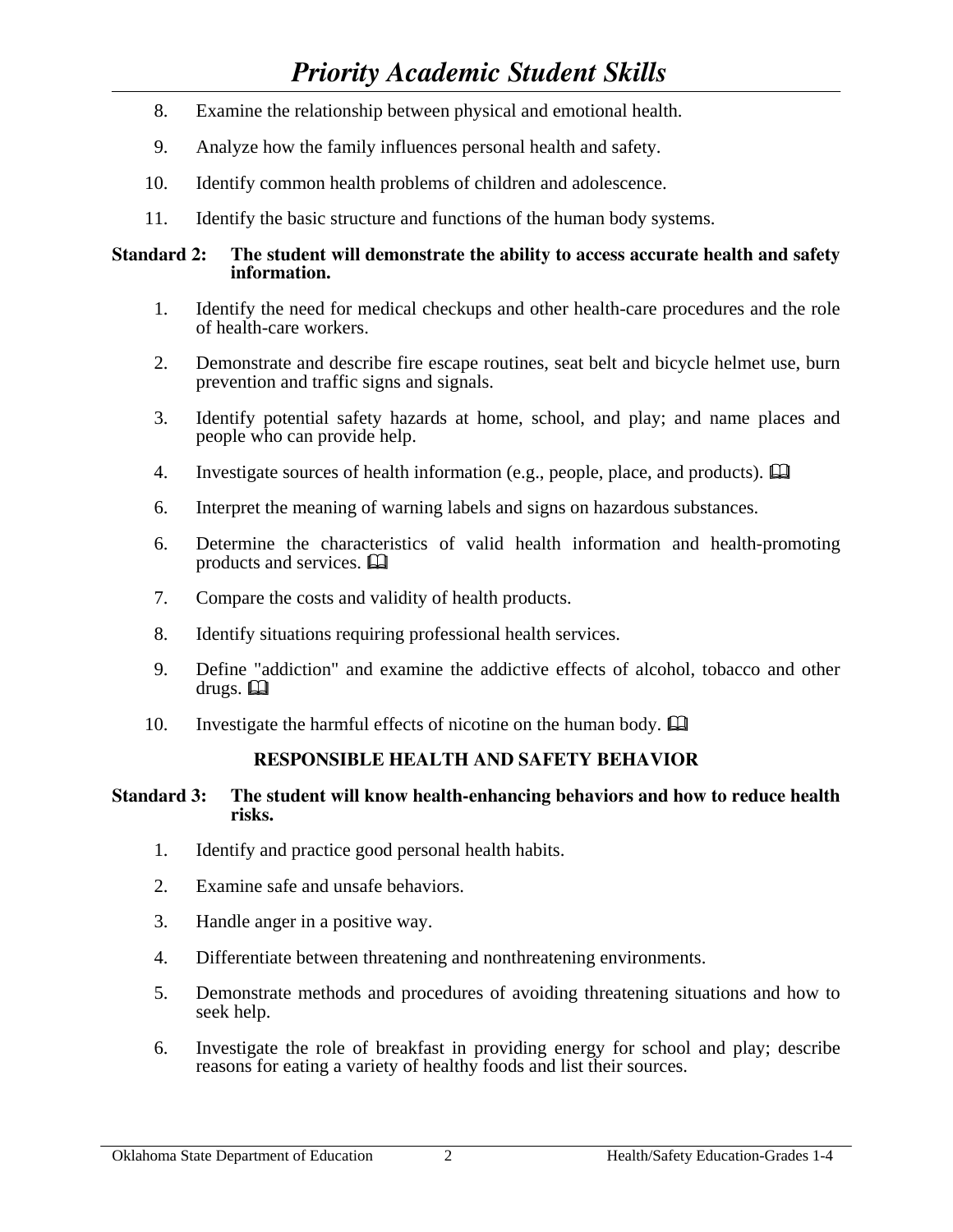# *Priority Academic Student Skills*

- 7. Practice refusal skills (saying "no") pertaining to the use of alcohol, nicotine, inhalants, and other harmful substances.
- 8. Identify appropriate behavior for interacting with others at school and identifying positive ways to resolve problems.
- 9. Practice refusal skills (saying "no") pertaining to contact with strangers.
- 10. Describe and compare behaviors that are safe to those that are risky or harmful.
- 11. Apply skills to manage stress.

## **Standard 4: The student will analyze the influence of media, technology, culture, and other factors on health and safety.**

- 1. Identify ways in which media, technology, and other sources provide information about health and safety.
- 2. Examine cultural differences that impact health and safety practices.
- 3. Describe how media influences thoughts, feelings, and health/safety behaviors.  $\Box$
- 4. Analyze how information from school and family influences health and safety.
- 5. Identify and define bullying behaviors.  $\mathbf{\Box}$
- 6. Practice skills to diffuse and avoid a "bully."
- 7. Understand how to report bullying behaviors.

## **Standard 5: The student will demonstrate the ability to use interpersonal communication skills to enhance health and well-being.**

- 1. Interpret various kinds of verbal and nonverbal communication.
- 2. Demonstrate care and consideration of others.
- 3. Utilize positive communications skills when expressing needs, wants, and feelings.
- 4. Practice conflict resolution skills.
- 5. Identify the skills needed to be a responsible friend and family member. (e.g., helping others, sharing, doing chores).
- 6. Formulate refusal skills to use in potentially harmful or dangerous situations.
- 7. Describe healthy ways to handle feelings and emotions.
- 8. Practice anger management skills.
- 9. Identify forms of harassing behaviors.
- 10. Recognize the difference between teasing and bullying behaviors.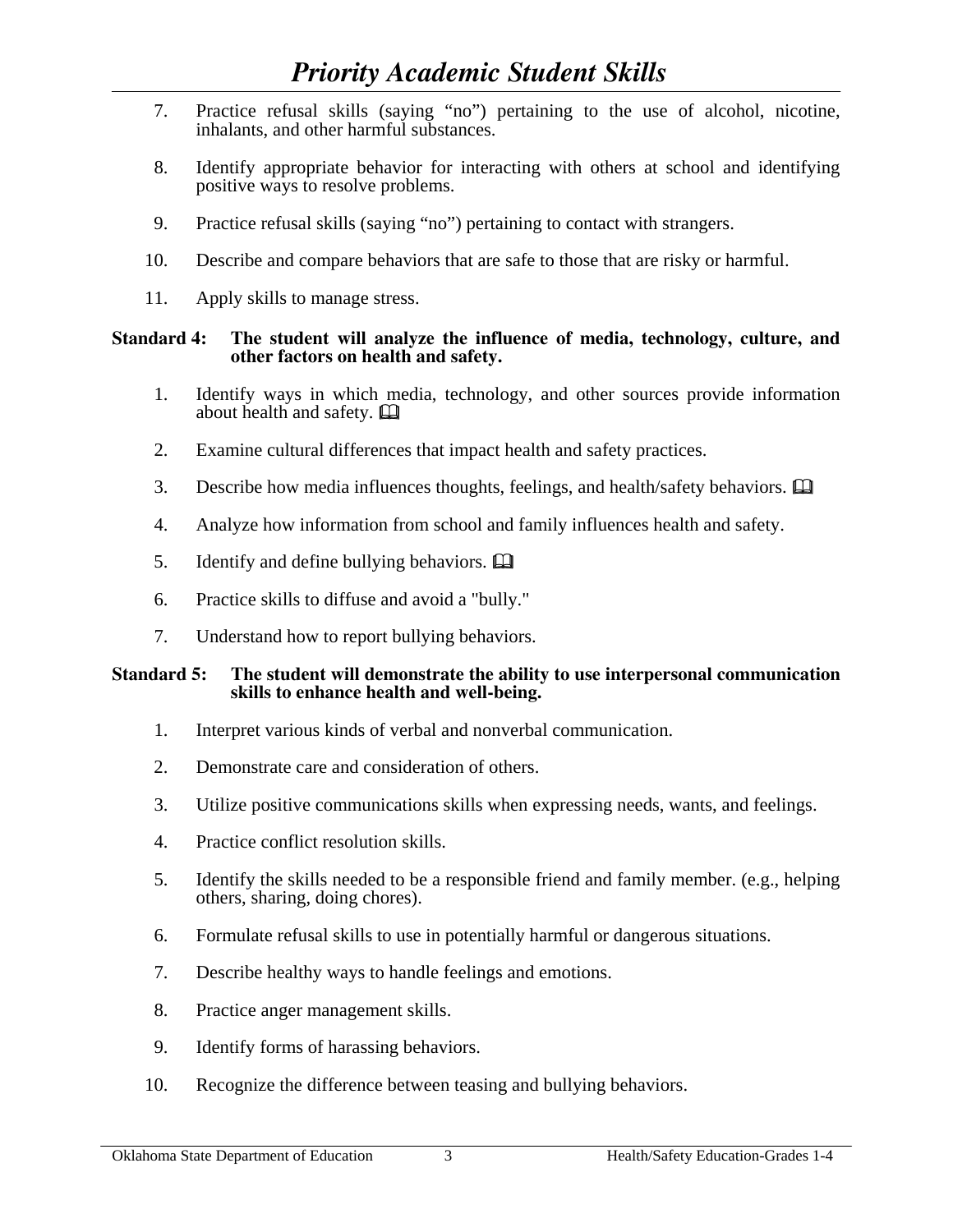#### **Standard 6: The student will demonstrate the ability to use goal setting and decisionmaking skills to enhance health and safety.**

- 1. Describe health problems or situations that require the help of a trusted adult. (e.g., child abuse).
- 2. Examine decision-making skills related to personal behavior which may be healthy or unhealthy (e.g., obeying pedestrian rules).
- 3. Demonstrate the ability to apply a decision-making process to health and safety issues and problems.
- 4. Establish a personal health goal and track progress toward its achievement.

## **HEALTH AND SAFETY ADVOCACY**

#### **Standard 7: The student will become an advocate for health and safety enhancement of self, family and community.**

- 1. Describe various ways to share health information.
- 2. Examine in a variety of ways the ability to convey accurate health information and ideas to both individuals and groups.  $\Box$
- 3. Identify community agencies that support healthy families, individuals, and communities.  $\square$
- 4. Practice methods for assisting others in making positive healthy and safe choices.
- 5. Demonstrate the ability to work cooperatively when advocating for health and safety for individuals, family, and community.